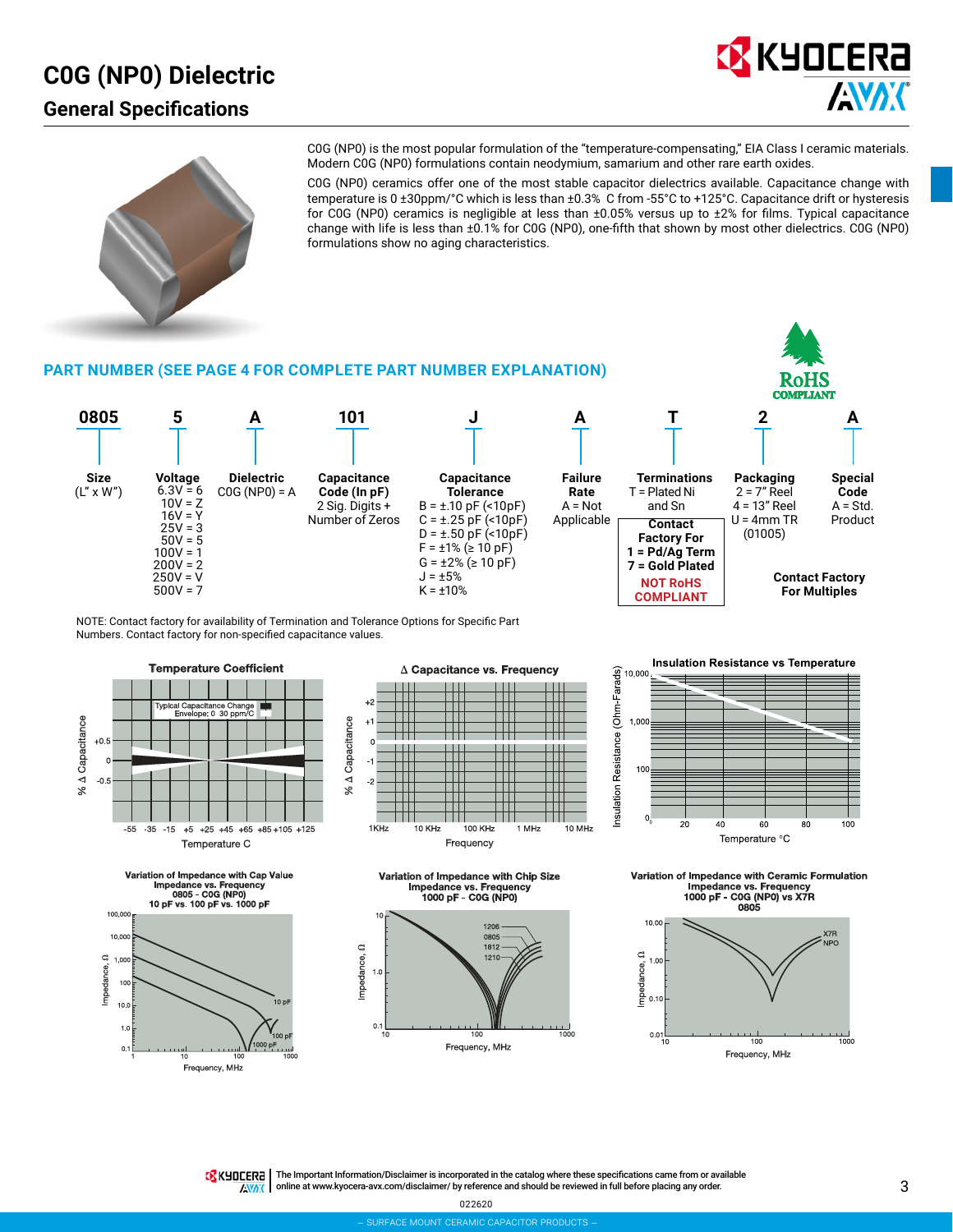# **C0G (NP0) Dielectric**

## **Specifications and Test Methods**



|                                            | <b>Parameter/Test</b>              | <b>NPO Specification Limits</b>                                                                            | <b>Measuring Conditions</b>                                                                                                                                                                  |                                             |  |  |  |  |  |
|--------------------------------------------|------------------------------------|------------------------------------------------------------------------------------------------------------|----------------------------------------------------------------------------------------------------------------------------------------------------------------------------------------------|---------------------------------------------|--|--|--|--|--|
|                                            | <b>Operating Temperature Range</b> | -55°C to +125°C                                                                                            | Temperature Cycle Chamber                                                                                                                                                                    |                                             |  |  |  |  |  |
|                                            | Capacitance<br>Q                   | Within specified tolerance<br><30 pF: Q≥ 400+20 x Cap Value<br>≥30 pF: Q≥ 1000                             | Freq.: 1.0 MHz $\pm$ 10% for cap $\leq$ 1000 pF<br>1.0 kHz ± 10% for cap > 1000 pF<br>Voltage: 1.0Vrms ± .2V                                                                                 |                                             |  |  |  |  |  |
|                                            | <b>Insulation Resistance</b>       | 10,000MΩ or 500MΩ - μF,<br>whichever is less                                                               | Charge device with rated voltage for $60 \pm 5$ secs<br>@ room temp/humidity                                                                                                                 |                                             |  |  |  |  |  |
|                                            | <b>Dielectric Strength</b>         | No breakdown or visual defects                                                                             | Charge device with 250% of rated voltage for 1-5<br>seconds, w/charge and discharge current limited<br>to 50 mA (max)<br>Note: Charge device with 150% of rated voltage<br>for 500V devices. |                                             |  |  |  |  |  |
|                                            | Appearance                         | No defects                                                                                                 |                                                                                                                                                                                              |                                             |  |  |  |  |  |
| <b>Resistance to</b>                       | Capacitance<br>Variation           | $±5\%$ or $±.5$ pF, whichever is greater                                                                   | Deflection: 2mm<br>Test Time: 30 seconds                                                                                                                                                     | 1mm/sec                                     |  |  |  |  |  |
| <b>Flexure</b><br><b>Stresses</b>          | Q                                  | Meets Initial Values (As Above)                                                                            |                                                                                                                                                                                              |                                             |  |  |  |  |  |
|                                            | Insulation<br>Resistance           | $\ge$ Initial Value x 0.3                                                                                  | 90 mm                                                                                                                                                                                        |                                             |  |  |  |  |  |
|                                            | <b>Solderability</b>               | $\geq$ 95% of each terminal should be covered<br>with fresh solder                                         | Dip device in eutectic solder at 230 ± 5°C for 5.0 ±<br>0.5 seconds                                                                                                                          |                                             |  |  |  |  |  |
|                                            | Appearance                         | No defects, <25% leaching of either end terminal                                                           |                                                                                                                                                                                              |                                             |  |  |  |  |  |
|                                            | Capacitance<br>Variation           | $\leq$ ±2.5% or ±.25 pF, whichever is greater                                                              | Dip device in eutectic solder at 260°C for                                                                                                                                                   |                                             |  |  |  |  |  |
| <b>Resistance to</b><br><b>Solder Heat</b> | Q                                  | Meets Initial Values (As Above)                                                                            | 60sec- onds. Store at room temperature                                                                                                                                                       |                                             |  |  |  |  |  |
|                                            | Insulation<br>Resistance           | Meets Initial Values (As Above)                                                                            | properties.                                                                                                                                                                                  | for 24 ± 2hours before measuring electrical |  |  |  |  |  |
|                                            | <b>Dielectric</b><br>Strength      | Meets Initial Values (As Above)                                                                            |                                                                                                                                                                                              |                                             |  |  |  |  |  |
|                                            | Appearance                         | No visual defects                                                                                          | Step 1: -55°C ± 2°                                                                                                                                                                           | $30 \pm 3$ minutes                          |  |  |  |  |  |
|                                            | Capacitance<br>Variation           | $\leq$ ±2.5% or ±.25 pF, whichever is greater                                                              | Step 2: Room Temp                                                                                                                                                                            | $\leq$ 3 minutes                            |  |  |  |  |  |
| <b>Thermal Shock</b>                       | Q                                  | Meets Initial Values (As Above)                                                                            | Step 3: +125°C ± 2°                                                                                                                                                                          | 30 ± 3 minutes                              |  |  |  |  |  |
|                                            | Insulation<br>Resistance           | Meets Initial Values (As Above)                                                                            | Step 4: Room Temp                                                                                                                                                                            | $\leq$ 3 minutes                            |  |  |  |  |  |
|                                            | Dielectric<br>Strength             | Meets Initial Values (As Above)                                                                            | Repeat for 5 cycles and measure after<br>24 hours at room temperature                                                                                                                        |                                             |  |  |  |  |  |
|                                            | Appearance                         | No visual defects                                                                                          |                                                                                                                                                                                              |                                             |  |  |  |  |  |
|                                            | Capacitance<br>Variation           | $\leq$ ±3.0% or ± .3 pF, whichever is greater                                                              | Charge device with twice rated voltage in test                                                                                                                                               |                                             |  |  |  |  |  |
| <b>Load Life</b>                           | Q<br>(C=Nominal Cap)               | $\geq$ 30 pF:<br>$Q \ge 350$<br>≥10 pF, <30 pF:<br>$Q \geq 275 + 5C/2$<br>$<$ 10 pF:<br>$Q \ge 200 + 10C$  | chamber set at 125°C ± 2°C<br>for 1000 hours (+48, -0).<br>Remove from test chamber and stabilize at                                                                                         |                                             |  |  |  |  |  |
|                                            | Insulation<br>Resistance           | $\ge$ Initial Value x 0.3 (See Above)                                                                      | room temperature for 24 hours<br>before measuring.                                                                                                                                           |                                             |  |  |  |  |  |
|                                            | <b>Dielectric</b><br>Strength      | Meets Initial Values (As Above)                                                                            |                                                                                                                                                                                              |                                             |  |  |  |  |  |
|                                            | Appearance                         | No visual defects                                                                                          |                                                                                                                                                                                              |                                             |  |  |  |  |  |
|                                            | Capacitance<br>Variation           | $\leq \pm 5.0\%$ or $\pm$ .5 pF, whichever is greater                                                      | Store in a test chamber set at 85°C ± 2°C/85% ±                                                                                                                                              |                                             |  |  |  |  |  |
| Load<br><b>Humidity</b>                    | Q                                  | $Q \geq 350$<br>$\geq$ 30 pF:<br>≥10 pF, <30 pF:<br>$Q \geq 275 + 5C/2$<br>$<$ 10 pF:<br>$Q \ge 200 + 10C$ | 5% relative humidity for 1000 hours<br>(+48, -0) with rated voltage applied.<br>Remove from chamber and stabilize at room<br>temperature for $24 \pm 2$ hours before measuring.              |                                             |  |  |  |  |  |
|                                            | Insulation<br>Resistance           | ≥ Initial Value x 0.3 (See Above)                                                                          |                                                                                                                                                                                              |                                             |  |  |  |  |  |
|                                            | <b>Dielectric</b><br>Strength      | Meets Initial Values (As Above)                                                                            |                                                                                                                                                                                              |                                             |  |  |  |  |  |

The Important Information/Disclaimer is incorporated in the catalog where these specifications came from or available<br>online at [www.kyocera-avx.com/disclaimer/](http://www.kyocera-avx.com/disclaimer/) by reference and should be reviewed in full before placing any

051222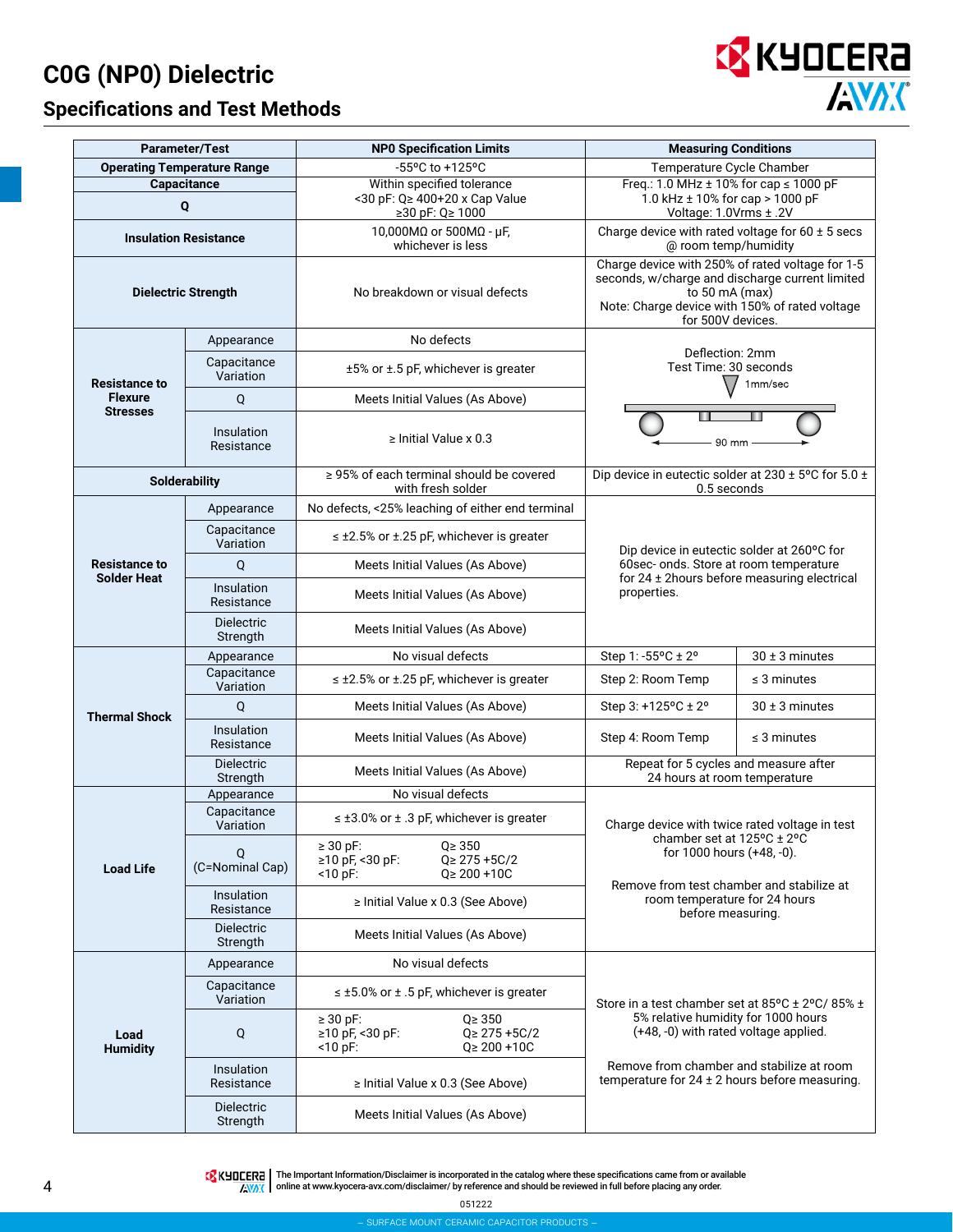# **C0G (NP0) Dielectric**

## **Capacitance Range**

#### **PREFERRED SIZES ARE SHADED**

| <b>SIZE</b>  |                      | 0101*                                   | 0201                                   |                     |                             | 0402                                   |                              |        |        | 0603                                   |                    |        |                 |         |              | 0805                                   |                   |                           | 1206                                                 |                           |                           |                                               |                  |                |                              |
|--------------|----------------------|-----------------------------------------|----------------------------------------|---------------------|-----------------------------|----------------------------------------|------------------------------|--------|--------|----------------------------------------|--------------------|--------|-----------------|---------|--------------|----------------------------------------|-------------------|---------------------------|------------------------------------------------------|---------------------------|---------------------------|-----------------------------------------------|------------------|----------------|------------------------------|
| Soldering    |                      | <b>Reflow Only</b>                      | <b>Reflow Only</b>                     |                     |                             | Reflow/Wave                            |                              |        |        | Reflow/Wave                            |                    |        |                 |         |              | Reflow/Wave                            |                   |                           | Reflow/Wave<br>Paper/Embossed                        |                           |                           |                                               |                  |                |                              |
| Packaging    | mm                   | All Paper<br>$0.40 \pm 0.02$            | All Paper<br>$0.60 \pm 0.03$           |                     |                             | All Paper<br>$1.00 \pm 0.10$           |                              |        |        | All Paper<br>$1.60 \pm 0.15$           |                    |        |                 |         |              | Paper/Embossed<br>$2.01 \pm 0.20$      |                   |                           | $3.20 \pm 0.20$                                      |                           |                           |                                               |                  |                |                              |
| (L) Length   | (in.)<br>mm          | $(0.016 \pm 0.0008)$<br>$0.20 \pm 0.02$ | $(0.024 \pm 0.001)$<br>$0.30 \pm 0.03$ |                     |                             | $(0.040 \pm 0.004)$<br>$0.50 \pm 0.10$ |                              |        |        | $(0.063 \pm 0.006)$<br>$0.81 \pm 0.15$ |                    |        |                 |         |              | $(0.079 \pm 0.008)$<br>$1.25 \pm 0.20$ |                   |                           |                                                      |                           |                           | $(0.126 \pm 0.008)$                           |                  |                |                              |
| W) Width     | (in.)                | $(0.008 \pm 0.0008)$                    | $(0.011 \pm 0.001)$                    |                     | $(0.020 \pm 0.004)$         |                                        |                              |        |        | $(0.032 \pm 0.006)$                    |                    |        |                 |         |              | $(0.049 \pm 0.008)$                    |                   |                           | $1.60 \pm 0.20$<br>$(0.063 \pm 0.008)$               |                           |                           |                                               |                  |                |                              |
| (t) Terminal | mm                   | $0.10 \pm 0.04$                         | $0.15 \pm 0.05$                        |                     |                             | $0.25 \pm 0.15$                        |                              |        |        | $0.35 \pm 0.15$                        |                    |        | $0.50 \pm 0.25$ |         |              |                                        |                   | $0.50 \pm 0.25$           |                                                      |                           |                           |                                               |                  |                |                              |
|              | (in.)<br><b>WVDC</b> | $(0.004 \pm 0.0016)$<br>16              | $(0.006 \pm 0.002)$<br>25              | 50                  | 16                          | $(0.010 \pm 0.006)$<br>25              | 50                           | 16     | 25     | $(0.014 \pm 0.006)$<br>50              | 100                | 200    | 16              | 25      | 50           | $(0.020 \pm 0.010)$<br>100             | 200               | 250                       | 16                                                   | 25                        | 50                        | $(0.020 \pm 0.010)$<br>100                    | 200              | 250            | 500                          |
| Cap          | 0.5                  |                                         | A                                      | A                   | $\mathbf C$                 | $\mathbf{C}$                           | $\mathbf{C}$                 | G      | G      | G                                      | G                  |        | J               | J       | J            | J                                      | J                 | J                         | J                                                    | J                         | J                         | J                                             | J                | J              | J                            |
| (pF)         | 1.0                  | В                                       | A                                      | A                   | $\mathbf{C}$                | $\mathbf{C}$                           | C                            | G      | G      | G                                      | G                  |        | J               | J       | J            | J                                      | J                 | J                         | J                                                    | J                         | J                         | J                                             | J                | J              | J                            |
|              | 1.2<br>1.5           | B<br>B                                  | A<br>Α                                 | A<br>A              | $\mathbf{C}$<br>$\mathbf C$ | $\mathbf{C}$<br>$\mathbf C$            | $\mathbf{C}$<br>$\mathbf{C}$ | G<br>G | G<br>G | G<br>G                                 | G<br>G             |        | J<br>J          | J<br>J  | J<br>J       | J<br>J                                 | J<br>J            | J<br>J                    | J<br>IJ                                              | J                         | J<br>J                    | J<br>J                                        | J<br>IJ          | J<br>J         | J<br>J                       |
|              | 1.8                  | $\sf{B}$                                | A                                      | $\overline{A}$      | $\mathbb C$                 | $\mathbf C$                            | $\mathbf{C}$                 | G      | G      | G                                      | G                  |        | J               | J       | J            | J                                      | J                 | J                         | J                                                    | J                         | J                         | J                                             | J                | J              | $\mathsf J$                  |
|              | 2.2                  | B                                       | Α                                      | A                   | $\mathbf{C}$                | $\mathbf{C}$                           | с                            | G      | G      | G                                      | G                  |        | J               | J       | J            | J                                      | J                 | J                         | J                                                    | J                         | J                         | J                                             | J                | J              | J                            |
|              | 2.7<br>3.3           | B<br>B                                  | Α<br>A                                 | A<br>$\overline{A}$ | $\mathsf C$<br>$\mathbf C$  | $\mathbf C$<br>$\mathbf C$             | C<br>$\mathbf C$             | G<br>G | G<br>G | G<br>G                                 | G<br>G             |        | J<br>J          | J<br>J  | J<br>J       | J<br>J                                 | J<br>J            | J<br>J                    | J<br>$\mathsf J$                                     | J<br>J                    | J<br>J                    | J<br>J                                        | J<br>J           | J<br>J         | J<br>J                       |
|              | 3.9                  | B                                       | A                                      | A                   | $\mathbf{C}$                | $\mathbf C$                            | C                            | G      | G      | G                                      | G                  |        | J               | J       | J            | J                                      | J                 | J                         | J                                                    | J                         | J                         | J                                             | J                | J              | J                            |
|              | 4.7<br>5.6           | B<br>$\,$ B                             | Α<br>$\overline{\mathsf{A}}$           | A<br>$\mathsf{A}$   | $\mathbf C$<br>$\mathbf C$  | $\mathbf{C}$<br>$\mathbf C$            | $\mathbf{C}$<br>c            | G<br>G | G<br>G | G<br>G                                 | G<br>${\mathsf G}$ |        | J<br>J          | J.<br>J | $\cdot$<br>J | IJ<br>J                                | $\mathbf{I}$<br>J | J.<br>J                   | IJ<br>J                                              | $\cdot$<br>J              | $\mathbf{J}$<br>J         | $\cdot$<br>J                                  | $\cdot$<br>J     | IJ<br>J        | $\mathbf{J}$<br>$\mathsf J$  |
|              | 6.8                  | B                                       | A                                      | $\mathsf{A}$        | $\mathbf{C}$                | C                                      | C                            | G      | G      | G                                      | G                  |        | J               | J       | J            | J                                      | J                 | IJ                        | J                                                    | $\cdot$                   | J                         | J                                             | J                | J              | IJ                           |
|              | 8.2                  | B                                       | A                                      | А                   | $\mathbf C$                 | $\mathbf C$                            | $\mathbf{C}$                 | G      | G      | G                                      | G                  |        | $\cdot$         | J       | J            | IJ                                     | $\cdot$           | J.                        | J                                                    | $\cdot$                   | J                         | J                                             | IJ               | J              | J                            |
|              | 10<br>12             | $\sf{B}$<br>B                           | A<br>Α                                 | $\overline{A}$<br>A | $\mathbf C$<br>$\mathbf{C}$ | $\mathbf{C}$<br>$\mathbf{C}$           | $\mathbf C$<br>C             | G<br>G | G<br>G | G<br>G                                 | G<br>G             | G<br>G | J<br>J          | J<br>J  | J<br>J       | J<br>J                                 | J<br>J            | J<br>J                    | J<br>J                                               | J<br>J                    | J<br>J                    | J<br>J                                        | J<br>J           | J<br>J         | $\mathsf J$<br>J             |
|              | 15                   | B                                       | Α                                      | A                   | $\mathbf{C}$                | $\mathbf{C}$                           | С                            | G      | G      | G                                      | G                  | G      | J               | J       | J            | J                                      | J                 | J                         | J                                                    | J                         | J                         | J                                             | J                | J              | J                            |
|              | 18                   | B                                       | A                                      | A                   | $\mathbf{C}$                | $\mathbf{C}$                           | $\mathbf C$                  | G      | G      | G                                      | G                  | G      | J               | J       | J            | J                                      | J                 | J                         | J                                                    | J                         | J                         | J                                             | J                | J              | J                            |
|              | 22<br>27             | B<br>B                                  | A<br>A                                 | A<br>$\overline{A}$ | $\mathbf{C}$<br>${\bf C}$   | $\mathbf{C}$<br>$\mathbf C$            | $\mathbf{C}$<br>$\mathsf{C}$ | G<br>G | G<br>G | G<br>G                                 | G<br>G             | G<br>G | J<br>J          | J<br>J  | J<br>J       | J<br>J                                 | J<br>J.           | J<br>$\cdot$              | J<br>J                                               | J<br>$\cdot$              | J<br>J                    | J<br>J                                        | J<br>J           | J<br>J         | J<br>J                       |
|              | 33                   | $\sf{B}$                                | A                                      | $\overline{A}$      | $\mathbf C$                 | $\mathbf C$                            | $\mathbf{C}$                 | G      | G      | G                                      | $\overline{G}$     | G      | J               | J       | J            | J                                      | J                 | J                         | J                                                    | J                         | J                         | J                                             | J                | J              | J                            |
|              | 39<br>47             | B<br>B                                  | Α                                      | A                   | ${\bf C}$<br>$\mathbf C$    | $\mathbf{C}$<br>$\mathbf C$            | $\mathbf C$<br>C             | G<br>G | G<br>G | G<br>G                                 | G<br>G             | G<br>G | J<br>J          | J<br>J  | J<br>J       | J<br>J                                 | J<br>J            | J<br>J                    | J<br>J                                               | J<br>$\cdot$              | J<br>J                    | J<br>J                                        | J<br>J           | J<br>J         | J<br>J                       |
|              | 56                   | B                                       | Α<br>A                                 | A<br>A              | $\mathsf C$                 | $\mathbf C$                            | С                            | G      | G      | G                                      | G                  | G      | J               | J       | J            | J                                      | J                 | J                         | $\mathsf J$                                          | J                         | J                         | J                                             | J                | J              | J                            |
|              | 68                   | B                                       | A                                      | A                   | $\mathbf{C}$                | $\mathbf C$                            | $\mathbf C$                  | G      | G      | G                                      | G                  | G      | J               | J       | J            | J                                      | J                 | J                         | J                                                    | J                         | J                         | J                                             | J                | J              | J                            |
|              | 82<br>100            | B<br>B                                  | A<br>$\mathsf A$                       | А<br>$\overline{A}$ | $\mathbf{C}$<br>$\mathsf C$ | $\mathbf{C}$<br>$\mathbf C$            | C<br>$\mathbf C$             | G<br>G | G<br>G | G<br>G                                 | G<br>G             | G<br>G | J<br>J          | J<br>J  | J<br>J       | J<br>J                                 | J<br>J            | J<br>J                    | J<br>J                                               | J<br>J                    | J<br>J                    | J<br>J                                        | ۰<br>J           | J<br>J         | J<br>$\mathsf J$             |
|              | 120                  |                                         |                                        |                     | $\mathbf{C}$                | $\mathbf{C}$                           | C                            | G      | G      | G                                      | G                  | G      | J               | J       | J            | J                                      | J                 | J                         | J                                                    | J                         | J                         | J                                             | J                | J              | IJ                           |
|              | 150                  |                                         |                                        |                     | $\mathbf C$                 | $\mathbf{C}$                           | C                            | G      | G      | G                                      | G                  | G      | J               | $\cdot$ | J            | J                                      | $\mathbf{J}$      | $\mathbf{J}$              | IJ                                                   | $\cdot$                   | J                         | $\mathbf{J}$                                  | $\cdot$          | $\cdot$        | $\mathbf{J}$<br>J            |
|              | 180<br>220           |                                         |                                        |                     | $\mathbf C$<br>$\mathbf C$  | $\mathbb{C}$<br>$\mathbf{C}$           | C<br>$\mathbf{C}$            | G<br>G | G<br>G | G<br>G                                 | ${\mathbb G}$<br>G | G<br>G | J<br>J          | J<br>J  | J<br>J       | $\sf J$<br>J                           | J<br>N            | ${\sf N}$<br>N            | J<br>J                                               | J<br>J                    | J<br>J                    | J<br>J                                        | $\mathsf J$<br>J | J<br>J         | J                            |
|              | 270                  |                                         |                                        |                     | $\mathsf{C}$                | $\mathbf{C}$                           | $\mathbf{C}$                 | G      | G      | G                                      | G                  |        | $\mathbf{J}$    | J       | .1           | J                                      | N                 | N                         | J                                                    | $\mathbf{J}$              | J                         | $\mathbf{J}$                                  | J                | J              | J                            |
|              | 330<br>390           |                                         |                                        |                     | ${\bf C}$<br>$\mathbf{C}$   | $\mathbf{C}$<br>$\mathbf{C}$           | C<br>C                       | G<br>G | G<br>G | G<br>G                                 | G<br>G             |        | J<br>J          | J<br>J  | J<br>J       | J<br>J                                 | N<br>N            | $\mathsf{N}$<br>N         | $\mathsf J$<br>J                                     | J<br>J                    | J<br>J                    | J<br>J                                        | J<br>J           | J<br>J         | J<br>J                       |
|              | 470                  |                                         |                                        |                     | C                           | $\mathbf{C}$                           | C                            | G      | G      | G                                      | G                  |        | J               | J       | J            | J                                      | ${\sf N}$         | N                         | J                                                    |                           | J                         | J                                             | J                | J              | J                            |
|              | 560                  |                                         |                                        |                     | $\mathsf C$<br>$\mathbf C$  | $\mathbf{C}$                           | $\mathbf C$                  | G      | G<br>G | G                                      | G<br>G             |        | J               | J       | J            | J<br>J                                 | ${\sf N}$         | ${\sf N}$                 | J                                                    | J<br>J                    | J                         | J                                             | J                | J              | J                            |
|              | 680<br>750           |                                         |                                        |                     | $\mathbf{C}$                | C<br>$\mathbf{C}$                      | C<br>C                       | G<br>G | G      | G<br>G                                 | G                  |        | J<br>J          | J<br>J  | J<br>J       | J                                      | N<br>${\sf N}$    | N<br>N                    | J<br>J                                               | J                         | J<br>J                    | J<br>J                                        | J<br>J           | J<br>J         | J<br>$\mathsf J$             |
|              | 820                  |                                         |                                        |                     | C                           | $\mathbf C$                            | C                            | G      | G      | G                                      | G                  |        |                 |         |              | $\cdot$                                | ${\sf N}$         | N                         | J                                                    |                           | J                         | $\cdot$                                       |                  | IJ             | $\mathbf{J}$                 |
|              | 1000<br>1200         |                                         |                                        |                     | $\mathbf C$                 | $\mathbf C$                            | $\mathbf C$                  | G<br>G | G<br>G | G<br>G                                 | G                  |        | J<br>J          | J<br>J  | J<br>J       | J<br>J                                 | ${\sf N}$<br>P    | N<br>P                    | J<br>J                                               | J<br>J                    | J<br>J                    | J<br>J                                        | J<br>J           | J<br>J         | J<br>J                       |
|              | 1500                 |                                         |                                        |                     |                             |                                        |                              | G      | G      | G                                      |                    |        | J               | J.      | J            | IJ                                     | P                 | P                         | J                                                    | $\cdot$                   | $\mathbf{J}$              | M                                             | Q                | P              | P                            |
|              | 1800                 |                                         |                                        |                     |                             |                                        |                              | G      | G      | G                                      |                    |        | J               | J       | J            | J                                      | P                 | P                         | J                                                    | J                         | M                         | P<br>P                                        | Q                | P              | $\overline{P}$               |
|              | 2200<br>2700         |                                         |                                        |                     |                             |                                        |                              | G<br>G | G<br>G | G<br>G                                 |                    |        | P<br>P          | P<br>P  | P<br>P       | P<br>P                                 | P<br>P            | P<br>P                    | J<br>J                                               | J<br>J                    | M<br>M                    | P                                             | Q<br>Q           | P<br>P         | $\mathsf{P}$<br>$\mathsf{P}$ |
|              | 3300                 |                                         |                                        |                     |                             |                                        |                              | G      | G      | G                                      |                    |        | P               | P       | P            | P                                      | P                 | P                         | J                                                    | J                         | M                         | P                                             | Q                | $\pmb{\times}$ | $\overline{P}$               |
|              | 3900<br>4700         |                                         |                                        |                     |                             |                                        |                              | G<br>G | G<br>G | G<br>G                                 |                    |        | P<br>P          | P<br>P  | P<br>P       | P<br>P                                 | P<br>P            | P<br>P                    | J<br>J                                               | J<br>IJ                   | M<br>M                    | P<br>P                                        | X<br>X           | X<br>X         | X<br>$\pmb{\mathsf{X}}$      |
|              | 5600                 |                                         |                                        |                     |                             |                                        |                              |        |        |                                        |                    |        | P               | P       | P            |                                        |                   |                           | J                                                    | J                         | M                         | P                                             | X                | X              | $\overline{\mathsf{X}}$      |
|              | 6800                 |                                         |                                        |                     |                             |                                        |                              |        |        |                                        |                    |        | P               | P       | P            |                                        |                   |                           | M                                                    | М                         | M                         | P                                             | X                | X              | X                            |
| Cap          | 8200<br>0.010        |                                         |                                        |                     |                             |                                        |                              |        |        |                                        |                    |        | P<br>P          | P<br>P  | P<br>P       |                                        |                   |                           | P<br>P                                               | P<br>P                    | P<br>P                    | P<br>P                                        | Χ<br>X           | X<br>X         |                              |
| $(\mu F)$    | 0.012                |                                         |                                        |                     |                             |                                        |                              |        |        |                                        |                    |        | P               | P       | $\sf P$      |                                        |                   |                           | X                                                    | x                         | X                         | X                                             |                  |                |                              |
|              | 0.015<br>0.018       |                                         |                                        |                     |                             |                                        |                              |        |        |                                        |                    |        |                 |         |              |                                        |                   |                           | $\boldsymbol{\mathsf{X}}$<br>$\overline{\mathsf{x}}$ | X                         | $\pmb{\times}$            | $\pmb{\mathsf{X}}$<br>$\overline{\mathsf{x}}$ |                  |                |                              |
|              | 0.022                |                                         |                                        |                     |                             |                                        |                              |        |        |                                        |                    |        |                 |         |              |                                        |                   | $\boldsymbol{\mathsf{X}}$ | $\pmb{\times}$<br>X                                  | X<br>X                    | $\boldsymbol{\mathsf{X}}$ |                                               |                  |                |                              |
|              | 0.027                |                                         |                                        |                     |                             |                                        |                              |        |        |                                        |                    |        |                 |         |              |                                        |                   | X                         | X                                                    | X                         |                           |                                               |                  |                |                              |
|              | 0.033<br>0.039       |                                         |                                        |                     |                             |                                        |                              |        |        |                                        |                    |        |                 |         |              |                                        |                   |                           | X<br>X                                               | X<br>$\mathsf{x}$         | X<br>X                    | X                                             |                  |                |                              |
|              | 0.047                |                                         |                                        |                     |                             |                                        |                              |        |        |                                        |                    |        |                 |         |              |                                        |                   |                           | X                                                    | X                         | X                         |                                               |                  |                |                              |
|              | 0.068                |                                         |                                        |                     |                             |                                        |                              |        |        |                                        |                    |        |                 |         |              |                                        |                   |                           | $\overline{\mathsf{x}}$                              | $\pmb{\times}$            | $\mathsf X$               |                                               |                  |                |                              |
|              | 0.082<br>0.1         |                                         |                                        |                     |                             |                                        |                              |        |        |                                        |                    |        |                 |         |              |                                        |                   |                           | X                                                    | $\boldsymbol{\mathsf{x}}$ | X                         |                                               |                  |                |                              |
| <b>WVDC</b>  |                      | 16                                      | 25                                     | 50                  | 16                          | 25                                     | 50                           | 16     | 25     | 50                                     | 100                | 200    | 16              | 25      | 50           | 100                                    | 200               | 250                       | 16                                                   | 25                        | 50                        | 100                                           | 200              | 250            | 500                          |
| <b>SIZE</b>  |                      | 0101*                                   | 0201                                   |                     |                             | 0402                                   |                              |        |        | 0603                                   |                    |        |                 |         |              | 0805                                   |                   |                           |                                                      |                           |                           | 1206                                          |                  |                |                              |

| Letter                   |                 |                 | $\cdot$         |                          |                 |                 | r.             | M                      | IN              |                 |                 | $\cdots$        |                 |                 |  |  |
|--------------------------|-----------------|-----------------|-----------------|--------------------------|-----------------|-----------------|----------------|------------------------|-----------------|-----------------|-----------------|-----------------|-----------------|-----------------|--|--|
| Max.<br><b>Thickness</b> | 0.33<br>(0.013) | 0.22<br>(0.009) | 0.56<br>(0.022) | $0.7^{\circ}$<br>(0.028) | 0.90<br>(0.035) | 0.94<br>(0.037) | .02<br>(0.040) | 127<br>$-4$<br>(0.050) | 1.40<br>(0.055) | 1.52<br>(0.060) | 1.78<br>(0.070) | 2.29<br>(0.090) | 2.54<br>(0.100) | 2.79<br>(0.110) |  |  |
|                          | <b>PAPER</b>    |                 |                 |                          |                 |                 |                | <b>EMBOSSED</b>        |                 |                 |                 |                 |                 |                 |  |  |

The Important Information/Disclaimer is incorporated in the catalog where these specifications came from or available<br>online at [www.kyocera-avx.com/disclaimer/](http://www.kyocera-avx.com/disclaimer/) by reference and should be reviewed in full before placing any

022222

EX KYOCERA